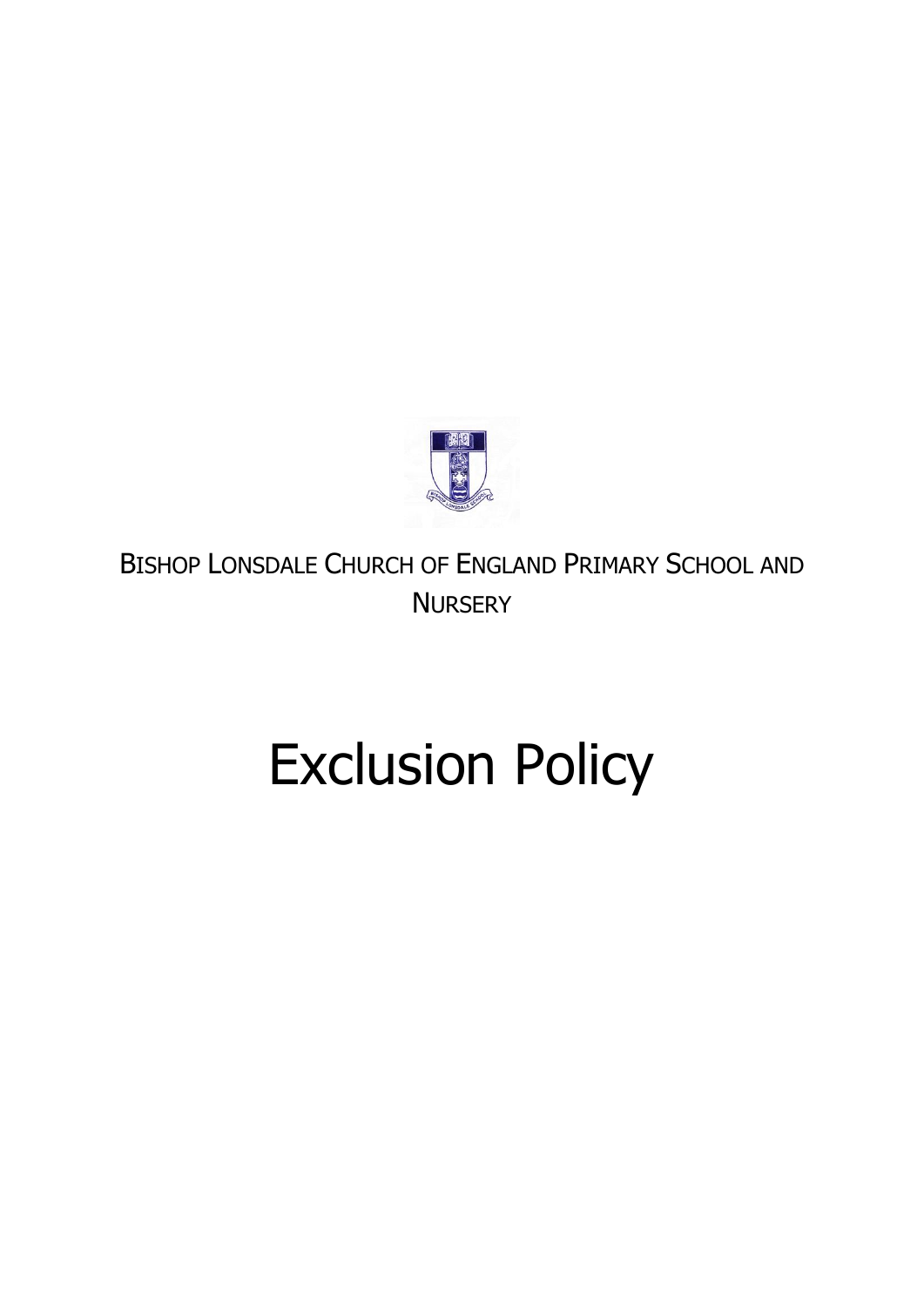#### **Contents**

#### [Statement of intent](#page-2-0)

- 1. [Legal framework](#page-3-0)
- 2. [Roles and responsibilities](#page-3-1)
- 3. [Grounds for exclusion](#page-6-0)
- 4. [The Head of School and Executive Headteacher's power to exclude](#page-7-0)
- 5. [Factors to consider when excluding a pupil](#page-8-0)
- 6. [Duty to inform parents](#page-9-0)
- 7. [Duty to inform the governing board](#page-10-0) and LA
- 8. [Arranging education for excluded pupils](#page-10-1)
- 9. [Considering exclusions](#page-11-0)
- 10. [Reaching a decision](#page-12-0)
- 11. [Notification of considered exclusions](#page-13-0)
- 12. [Removing permanently excluded pupils from the school register](#page-14-0)
- 13. [Independent review panel](#page-14-1)
- 14. [Appointing a SEND](#page-15-0) expert
- 15. [The role of a SEND](#page-16-0) expert
- 16. [Appointing a clerk](#page-17-0)
- 17. [The role of the clerk](#page-17-1)
- 18. [The duties of the independent review panel members in the conduct of an](#page-18-0)  [independent review panel](#page-18-0)
- 19. [Reconsidering reinstatement](#page-18-1) following a review
- 20. [Criminal investigations](#page-18-2)
- 21. [Training requirements](#page-19-0)
- 22. [Monitoring and review](#page-19-1)

#### Appendix

a) [Reviewing the Head of School and Executive Headteacher's Exclusion Decision](#page-20-0)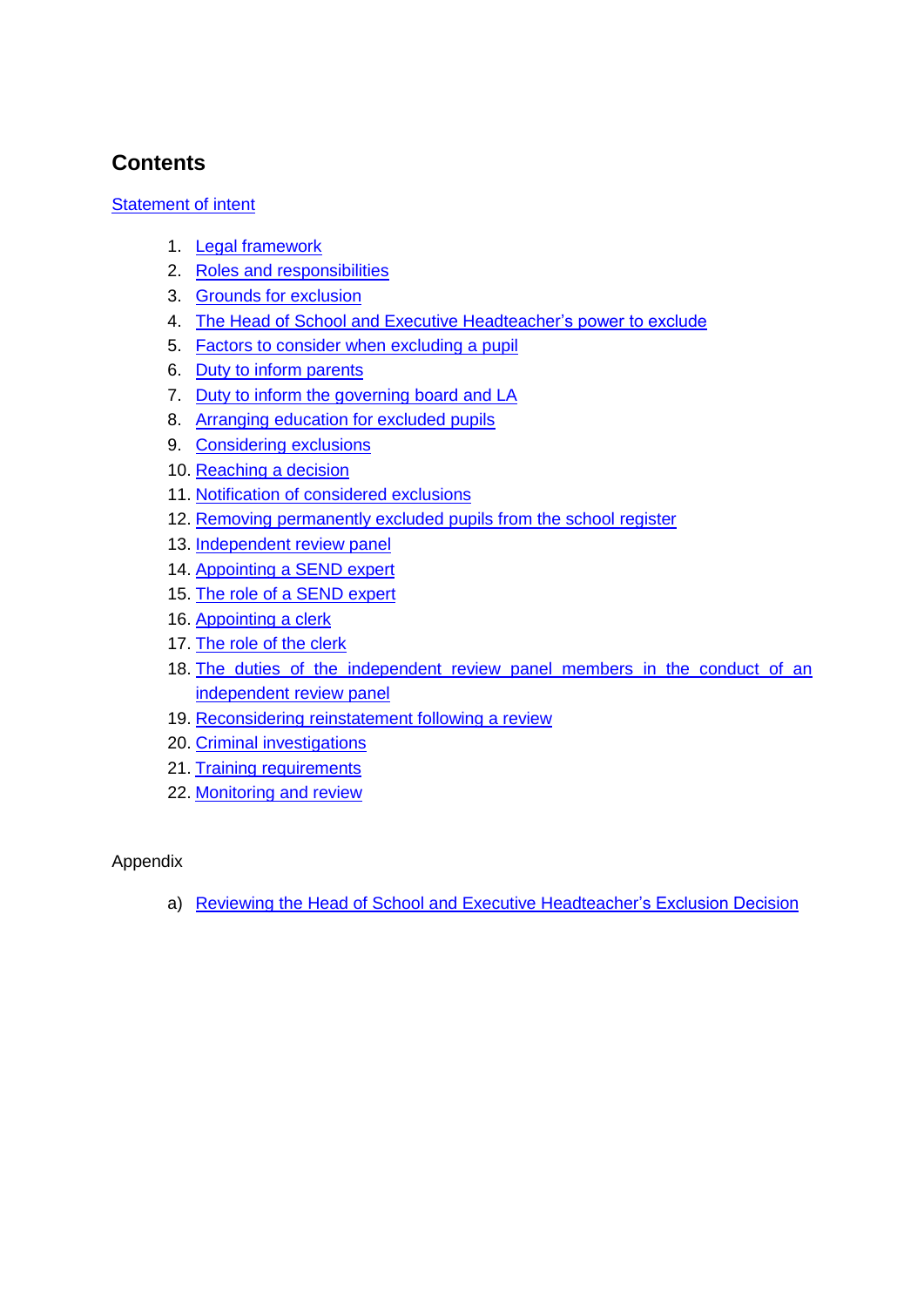#### <span id="page-2-0"></span>**Statement of intent**

guidance.

At Bishop Lonsdale Church of England Primary School, we understand that good behaviour and discipline is essential for promoting a high quality education.

Amongst other disciplinary sanctions, the school recognises that exclusion of pupils may be necessary where there has been a serious breach, or consistent breaches, of the school's Behaviour Policy. Excluding a pupil may also be required in instances where allowing the pupil to remain in school would be damaging to the education and welfare of themselves or others; in all cases, excluding pupils should only be used as a means of last resort.

The school has created this policy to clearly define the legal responsibilities of the Head of School and Executive Headteacher, governing board and LA when responding to pupil exclusions, to ensure that they are dealt with both fairly and lawfully, and in line with DfE statutory guidance.

This policy also aims to secure a pupil's right to an education despite having been excluded, by ensuring that appropriate arrangements are in place.

Any pupil who was excluded before September 2017, and whose exclusion is still subject to review at this point, should be considered on the basis of the September 2012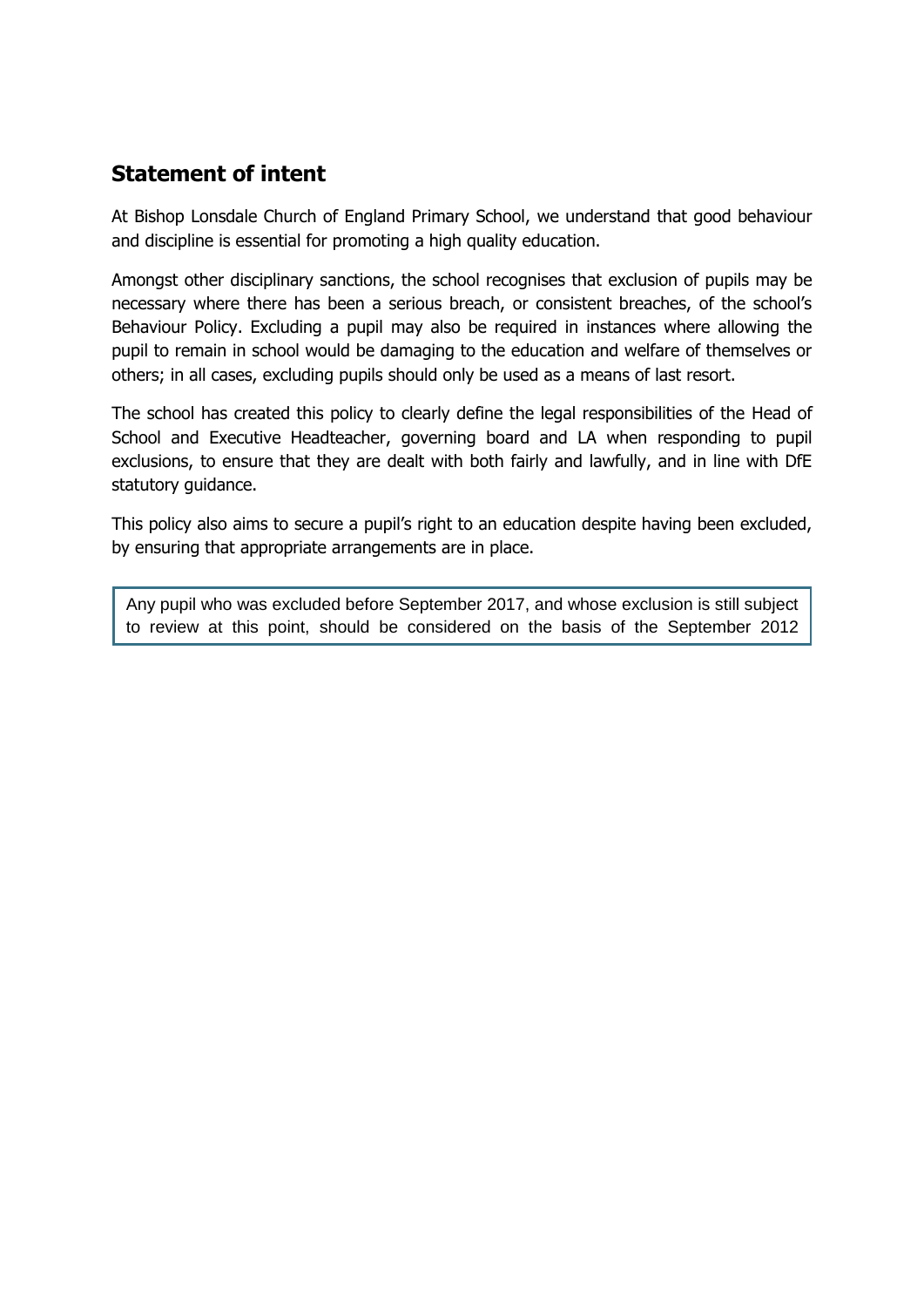| Signed by: | Head of School and       |       |  |
|------------|--------------------------|-------|--|
|            | Executive<br>Headteacher | Date: |  |
|            | Chair of governors       | Date: |  |
|            |                          |       |  |

# <span id="page-3-0"></span>**1. Legal framework**

- 1.1. This policy has due regard to the related statutory legislation including, but not limited to, the following:
	- The Education Act 2002
	- The School Discipline (Pupil Exclusions and Reviews) (England) Regulations 2012
	- The Education and Inspections Act 2006
	- The Education Act 1996
	- The Education (Provision of Full-Time Education for Excluded Pupils) (England) Regulations 2007
	- The European Convention on Human Rights (ECHR)
	- The Equality Act 2010
- 1.2. This policy also has due regard to statutory and non-statutory guidance, including, but not limited to, the following:
	- DfE (2017) 'Exclusion from maintained schools, academies and pupil referral units in England'
	- DfE (2016) 'Behaviour and discipline in schools'
	- DfE (2015) 'Special educational needs and disability code of practice: 0 to 25 years'
	- **[New]** DfE (2018) 'Mental health and behaviour in schools'
- 1.3. This policy will be implemented in conjunction with the following school policies and procedures:
	- **Behaviour Policy**
	- Anti-Bullying Policy
	- Pupil Code of Conduct
	- Special Educational Needs and Disability (SEND) Policy
	- Child Protection and Safeguarding Policy

#### <span id="page-3-1"></span>**2. Roles and responsibilities**

- 2.1. The LA is responsible for:
	- Having due regard to the relevant statutory guidance when carrying out its duties in relation to the education of LAC.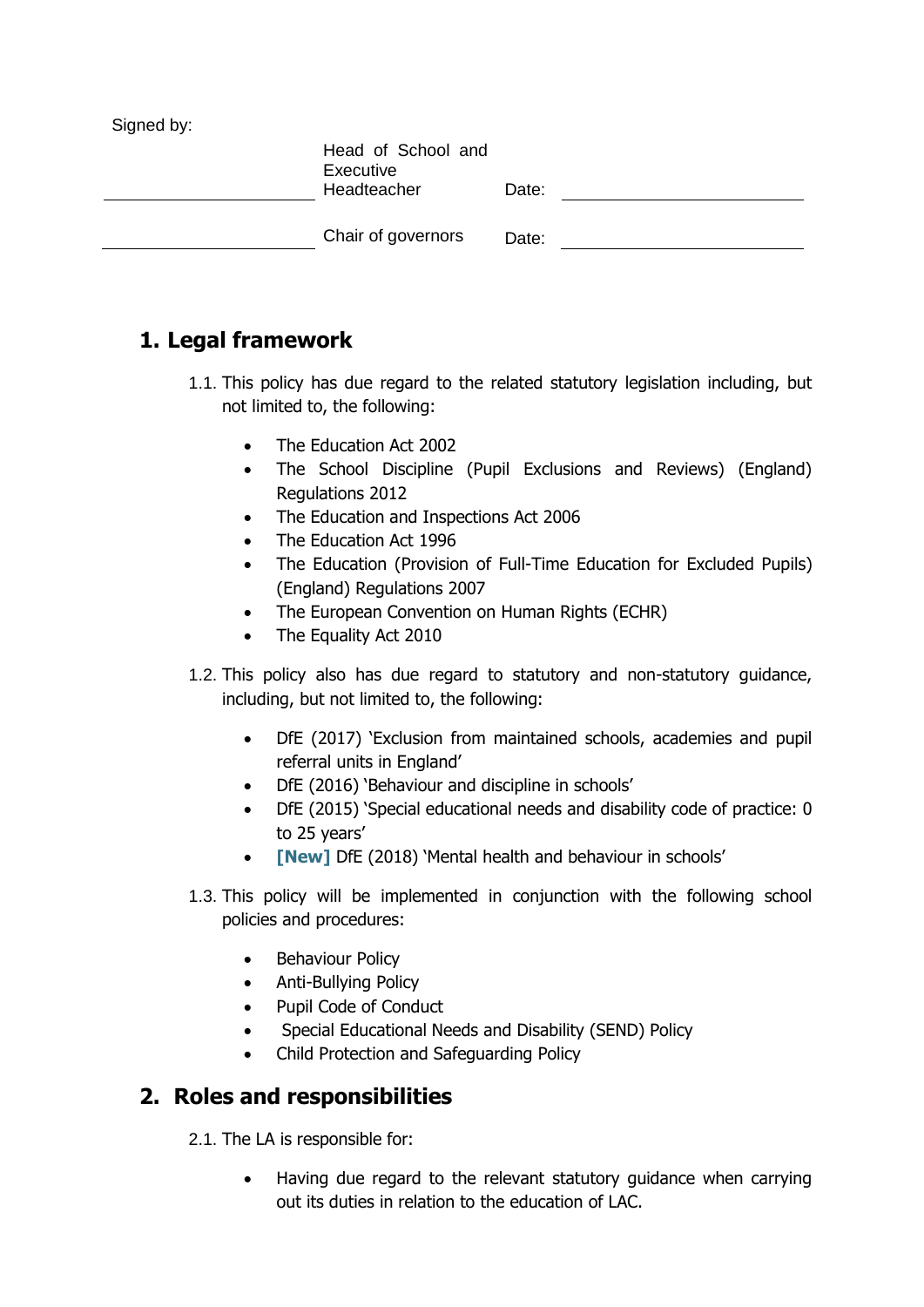- Arranging suitable full-time education for any pupil of compulsory school age excluded permanently, in coordination with the school.
- Reviewing and reassessing pupils' needs in consultation with their parents where they have an EHC plan and are excluded permanently, with a view to identifying a new placement.
- Arranging for an independent review panel hearing to review the decision of the governing board not to reinstate a permanently excluded pupil where required.
- Arranging the hearing without delay at a time, date and venue convenient for all parties.
- Ensuring the independent review panel consists of three or five members as appropriate, which represent the required categories.
- Appointing a clerk to provide advice to the panel and parties to the review on procedure, law and statutory guidance on exclusions.
- Ensuring all panel members and the clerk have received training within the two years prior to the date of the review.
- If requested by parents, appointing a SEND expert to attend the panel and covering the associated costs of this appointment.
- 2.2. The governing board is responsible for:
	- Providing information to the Secretary of State and LA about any exclusions within the last 12 months.
	- Arranging suitable full-time education for any pupil of compulsory school age excluded on a fixed-term basis.
	- Considering parents' representations about exclusions within 15 school days of receiving notice if the appropriate requirements are met.
	- Where an exclusion would result in a pupil missing a public examination or test, considering the exclusion before this date.
	- Considering whether it would be appropriate for a pupil to be permitted onto the school premises to sit the public examination or test.
	- Arranging the representation meeting at a time and date convenient to all parties, but in compliance with the statutory time limits.
	- Adhering to its responsibilities to consider the reinstatement of pupils.
	- Considering the interests and circumstances of the excluded pupil, including the circumstances in which they were excluded, and have due regard to the interests of others at the school.
	- Using the civil standard of proof (based on the 'balance of probabilities', it is more than likely that the fact is true) when establishing the facts relating to an exclusion.
	- Ensuring clear minutes are taken of the representation meeting.
	- Noting the outcome of the representation meeting on the pupil's education record, along with copies of relevant papers for future reference.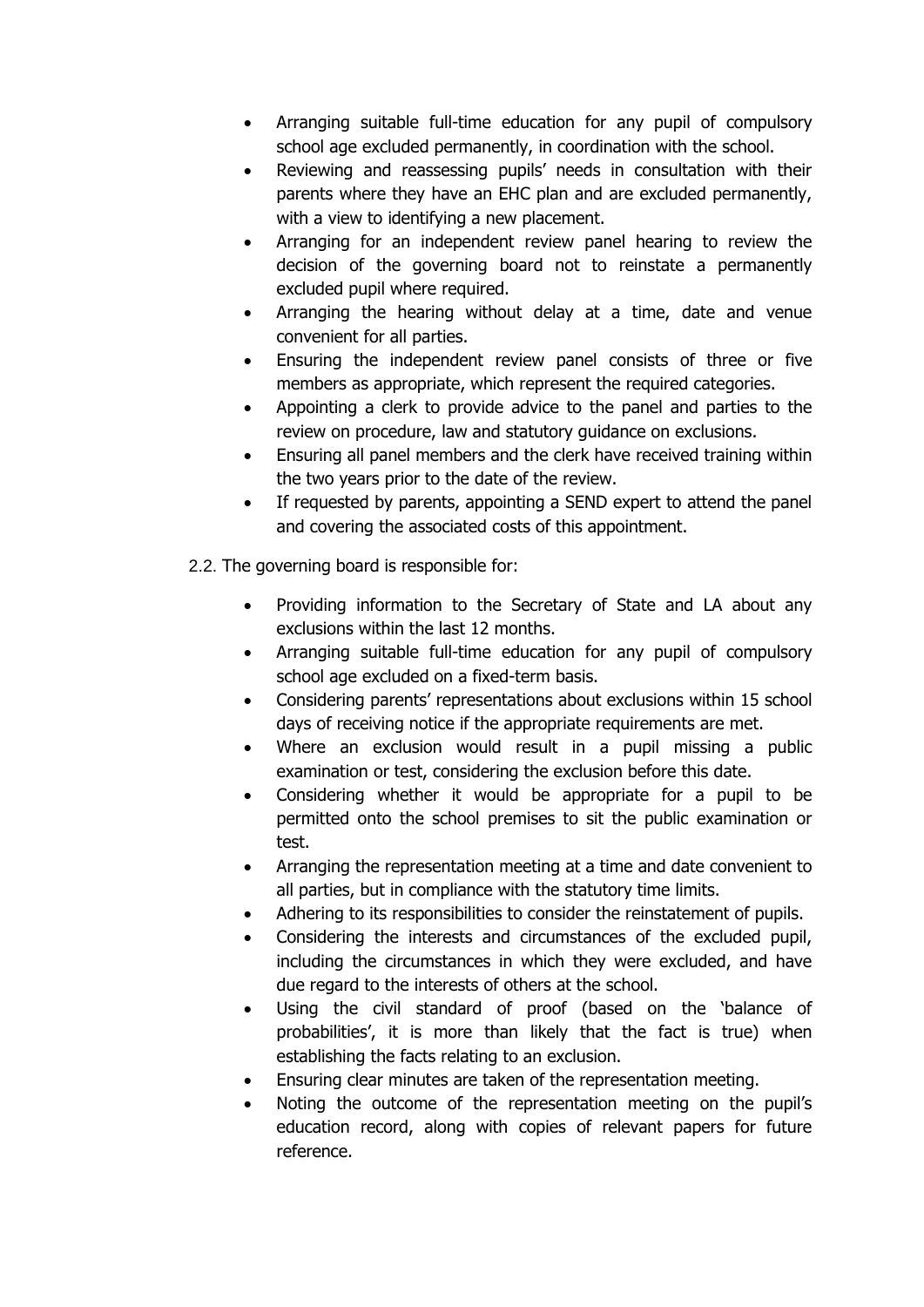- Notifying the pupil's parents, the Head of School and Executive Headteacher and LA of its decision and the reasons for it, without delay.
- Where appropriate, informing parents of where to apply for an independent review panel.
- Informing parents of relevant sources of information.
- Ensuring a pupil's name is removed from the school admissions register, where appropriate.
- Reconvening within 10 school days to reconsider reinstatement of a pupil where directed to do so by the exclusions review panel.
- 2.3. The clerk to the exclusions review panel is responsible for:
	- Making reasonable efforts to inform the appropriate individuals that they are entitled to:
		- − Make written representations to the panel.
		- − Attend the hearing and make oral representations to the panel.
		- − Be represented.
	- Making reasonable efforts to circulate copies of relevant papers at least five school days before the review to all parties.
	- Giving all parties details of those attending and their role, once the position is clear.
	- Attending the review and ensuring that minutes are produced in accordance with instructions from the panel.
- 2.4. The Head of School is responsible for:
	- Implementing good levels of discipline to ensure all pupils can benefit from the opportunities provided by education and to minimise potential exclusions.
	- Applying the civil standard of proof when establishing the facts in relation to an exclusion.
	- Complying with their statutory duties in relation to pupils with SEND when administering the exclusion process, as outlined in the Special Educational Needs and Disability (SEND) Policy.
	- Considering any contributing factors that are identified after an incident of poor behaviour has occurred, e.g. if a pupil has suffered bereavement, bullying or has a mental health issue.
	- Considering the use of a multi-agency assessment for a pupil who demonstrates persistent disruptive behaviour.
	- Reviewing the effectiveness of exclusions as a sanction, e.g. if a pupil has received multiple exclusions or is approaching the legal limit for exclusions in an academic year.
	- Considering what extra support may be needed to identify and address the needs of individual pupils, particularly those with SEND, eligible for FSM, LAC and those from certain ethnic groups.
	- Engaging effectively with parents in supporting the behaviour of pupils with additional needs.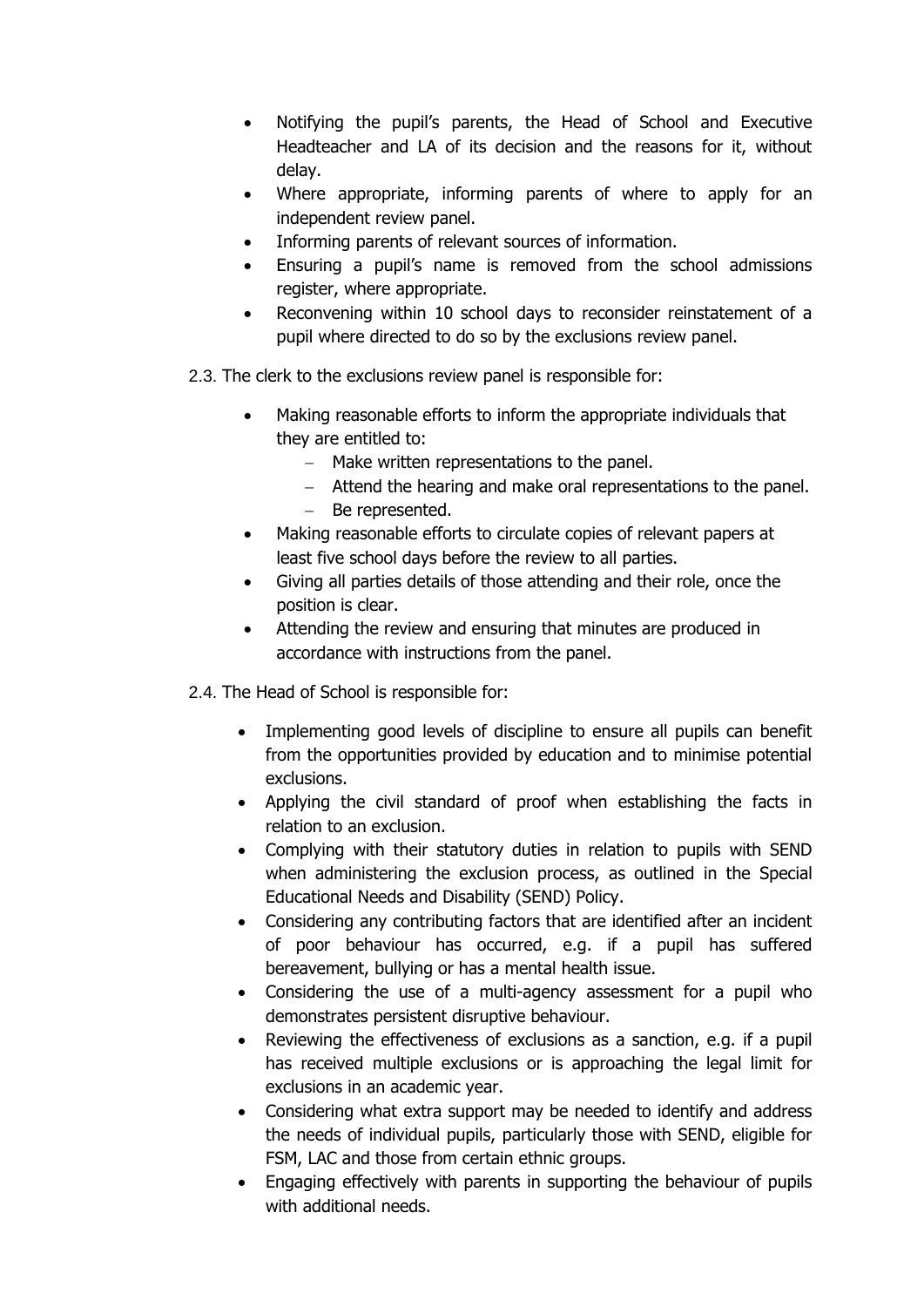- Determining whether a pupil will be excluded on disciplinary grounds.
- Withdrawing any exclusions that have not been reviewed by the governing board, where appropriate.
- Ensuring any decision to exclude is lawful, rational, reasonable, fair and proportionate.
- Complying with the requirements of the Equality Act 2010 when deciding whether to exclude a pupil.
- Ensuring they have considered their legal duty of care when sending a pupil home following an exclusion.
- Making the decision to exclude based on the evidence available at the time, regardless of any police investigation and/or criminal proceedings.
- Notifying a pupil's parents without delay where the decision is taken to exclude the pupil, including the days on which the parents must ensure the pupil is not present in a public place at any time during school hours, as well as any other necessary information statutorily required.
- Ensuring that all information provided to parents is clear and easily understood.
- Notifying the governing board and LA of their decision to exclude a pupil where appropriate, as well as the pupil's home authority if required.
- Notifying the governing board once per term of any exclusions not already notified.
- Organising suitable work for excluded pupils where alternative provision cannot be arranged.

#### <span id="page-6-0"></span>**3. Grounds for exclusion**

- 3.1. The school will only exclude a pupil where it is absolutely necessary, and where all other possible disciplinary sanctions, as detailed in the school's Behaviour Policy, have failed to be successful.
- 3.2. The following examples of behaviour may underline the school's decision to exclude a pupil:
	- Any incident which poses a risk to other pupils or members of staff, e.g. bringing a weapon onto the premises
	- Any incidents which breach the law
	- Persistent and severe bullying
	- Verbal and physical abuse
	- Constant disruption
	- A single, serious and major incident, e.g. serious assault on another individual leading to injury
- **3.3.** Pupils can be excluded on a fixed-period basis, i.e. up to 45 school days within a year, or permanently. Similarly, pupils can be permanently excluded following a fixed-period exclusion, where further evidence is presented.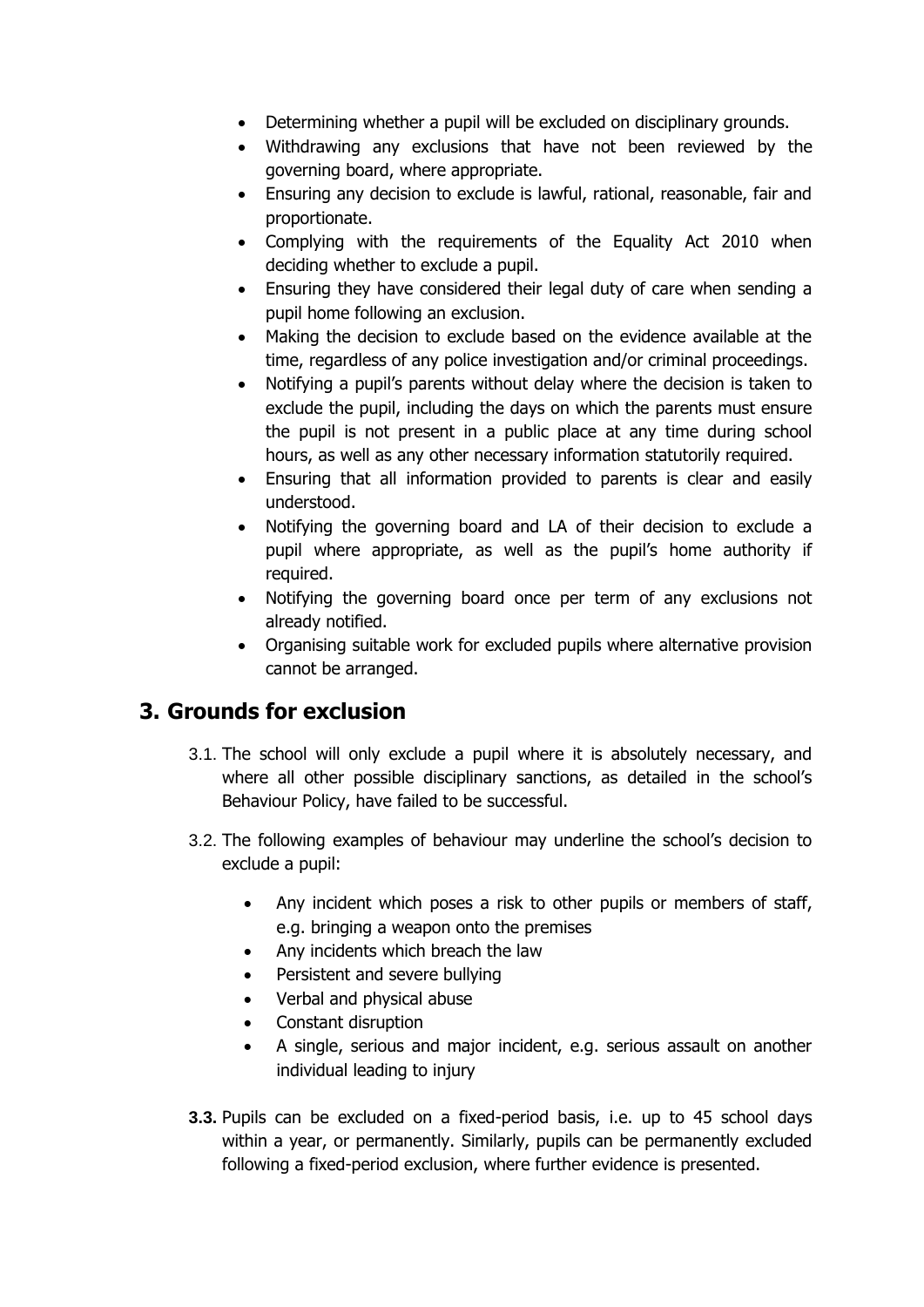- **3.4.** In all cases, the Head of School and Executive Headteacher will decide which exclusion period a pupil will be subject to, depending on what the circumstances warrant.
- **3.5.** The school has the power to direct a pupil off-site to improve their behaviour.

# <span id="page-7-0"></span>**4. The Head of School and Executive Headteacher's power to exclude**

- 4.1. Only the Head of School and Executive Headteacher have the power to exclude a pupil from the school, and are able to decide whether this is on a fixed-period or permanent basis. All exclusions will only be issued on disciplinary grounds.
- 4.2. The Head of School and Executive Headteacher are able to exclude pupils from the premises where their behaviour is disruptive during lunchtime. All lunchtime exclusions will be counted as half of a school day.
- 4.3. The Head of School and Executive Headteacher are able to consider a pupil's disruptive behaviour outside of the school premises as grounds for exclusion, in accordance with the school's Behaviour Policy.
- 4.4. Any decision made to exclude a pupil will be lawful, proportionate and fair, with respect to legislation relating directly to exclusions and the school's wider legal duties, including the ECHR.
- 4.5. All exclusions will be formally recorded on the pupil information system.
- 4.6. When sending a pupil home following any exclusion, the Head of School and Executive Headteacher will ensure that they exercise their duty of care at all times and will always inform the parents.
- 4.7. The Head of School and Executive Headteacher will apply the civil standard of proof when responding to the facts relating to an exclusion, i.e. that 'on the balance of probabilities' it is more likely than not that the facts are true.
- 4.8. The Head of School and Executive Headteacher may withdraw any exclusion that has not already been reviewed by the governing board.
- 4.9. At all times, the Head of School and Executive Headteacher will take into account their legal duties under the Equality Act 2010 and the 'Special educational needs and disability code of practice: 0 to 25 years', ensuring that they do not discriminate on any grounds, e.g. race, sex, disability, and will not increase the severity of a pupil's exclusion on these grounds.
- 4.10. The Head of School and Executive Headteacher will not use the threat of exclusion as a means of instructing parents to remove their child from the premises.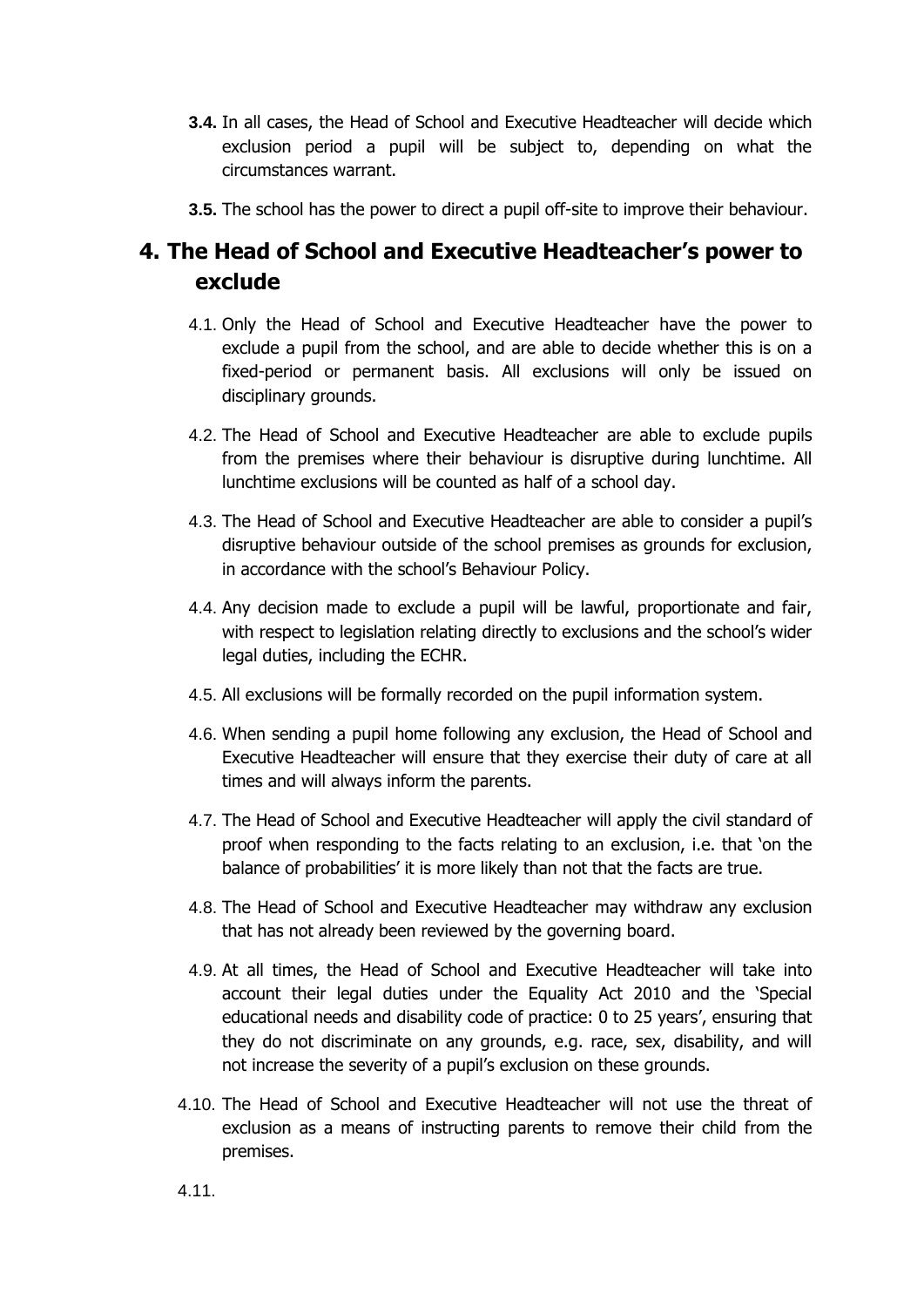#### <span id="page-8-0"></span>**5. Factors to consider when excluding a pupil**

- 5.1. When considering the exclusion of a pupil, the Head of School and Executive Headteacher will:
	- Allow the pupil the opportunity to present their case.
	- Take into account any contributing factors that are identified after a case of poor behaviour has occurred, e.g. if the pupil's wellbeing has been compromised, or they have been subjected to bullying.
	- Take into consideration whether the pupil has received multiple exclusions or is approaching the legal limit of 45 excluded days per school year, and whether exclusion is serving as an effective sanction.
	- Consider early intervention to address underlying causes of disruptive behaviour, including liaising with external agencies, to assess pupils who demonstrate consistently poor behaviour.
- 5.2. The Head of School and Executive Headteacher will consider what extra support may be available for vulnerable pupil groups whose exclusion rates are higher, to reduce their risk of exclusion, including the following:
	- LAC
	- Pupils eligible for FSM
	- Pupils with SEND
	- Certain ethnic groups
- 5.3. The Head of School and Executive Headteacher will consider avoiding permanently excluding LAC pupils, those with SEMH issues or pupils with an EHC plan.
- 5.4. Where any member of staff has concerns about vulnerable pupil groups and their behaviour, they will report this to the Head of School and Executive Headteacher who will instigate a multi-agency assessment to determine whether the behavioural issues might be as a result of educational, mental health or other needs and vulnerabilities.
- 5.5. Where SEND or SEMH issues are identified, an individual behaviour plan will be created using the graduated response outlined in the school's Behaviour Policy. If the pupil continues to endanger the physical or emotional wellbeing of other pupils or staff, despite exhausting the graduated response process, then exclusion may be considered.
- 5.6. In accordance with the Equality Act 2010, under no circumstances will a pupil with identified SEND or SEMH issues be excluded before the graduated response process has been completed.
- 5.7. Where a pupil with SEND or SEMH issues is permanently excluded because of a SEND or SEMH-related need that could not be met at the school, detailed records will be kept highlighting that these pupils are closely tracked and show that the school has a close relationship with the pupil's next destination.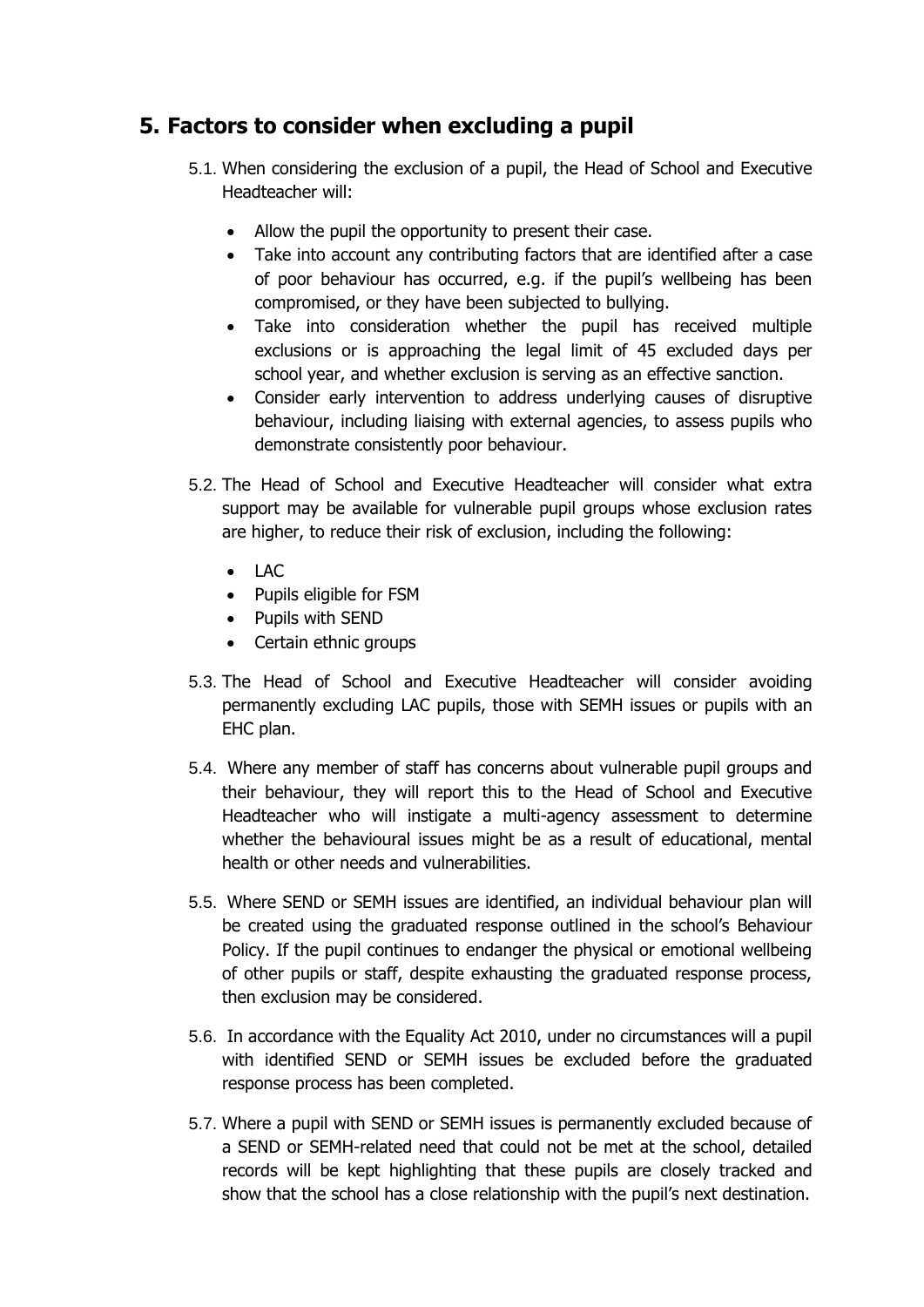5.8. The Head of School and Executive Headteacher will work in conjunction with the parents of any pupil with additional needs, to establish the most effective support mechanisms.

#### <span id="page-9-0"></span>**6. Duty to inform parents**

- 6.1. Following the Head of School and Executive Headteacher's decision to exclude a pupil, they will immediately inform the parents, in person or by telephone, of the period of the exclusion and the reasons behind this.
- 6.2. The Head of School and Executive Headteacher will inform the parents in writing (electronically if written permission has been received from the parents for notices to be sent this way) of the following:
	- The reason(s) for the exclusion
	- The length of the fixed-period exclusion or, for a permanent exclusion, the fact that it is permanent
	- Their right to raise any representations about the exclusion to the governing board, including how the pupil will be involved in this and how the representations will be made
	- Their right to attend a meeting where there is a legal requirement for the governing board to consider the exclusion, and the fact that they are able to bring an accompanying individual
	- The arrangements that have been made for the pupil to continue their education prior to the organisation of any alternative provision, or the pupil's return to school
	- Relevant sources of free, impartial information
- 6.3. Where the pupil is of compulsory school age, the Head of School and Executive Headteacher will inform the parents by the end of the afternoon session that:
	- For the first five days of the exclusion (or until the start date of any alternative provision or the end of the exclusion where this is earlier), parents are legally required to ensure that their child is not present in a public place during school hours without justification, and that parents may receive a penalty fine if they fail to do so.
- 6.4. Where the Head of School and Executive Headteacher have arranged alternative provision, they will also inform the parents of the following:
	- The start and end date for any provision of full-time education
	- The address at which the provision will take place
	- Any information necessary for the pupil to identify the person they should report to on the starting date
- 6.5. Where the Head of School and Executive Headteacher are unable to provide information on alternative provision by the end of the afternoon session, they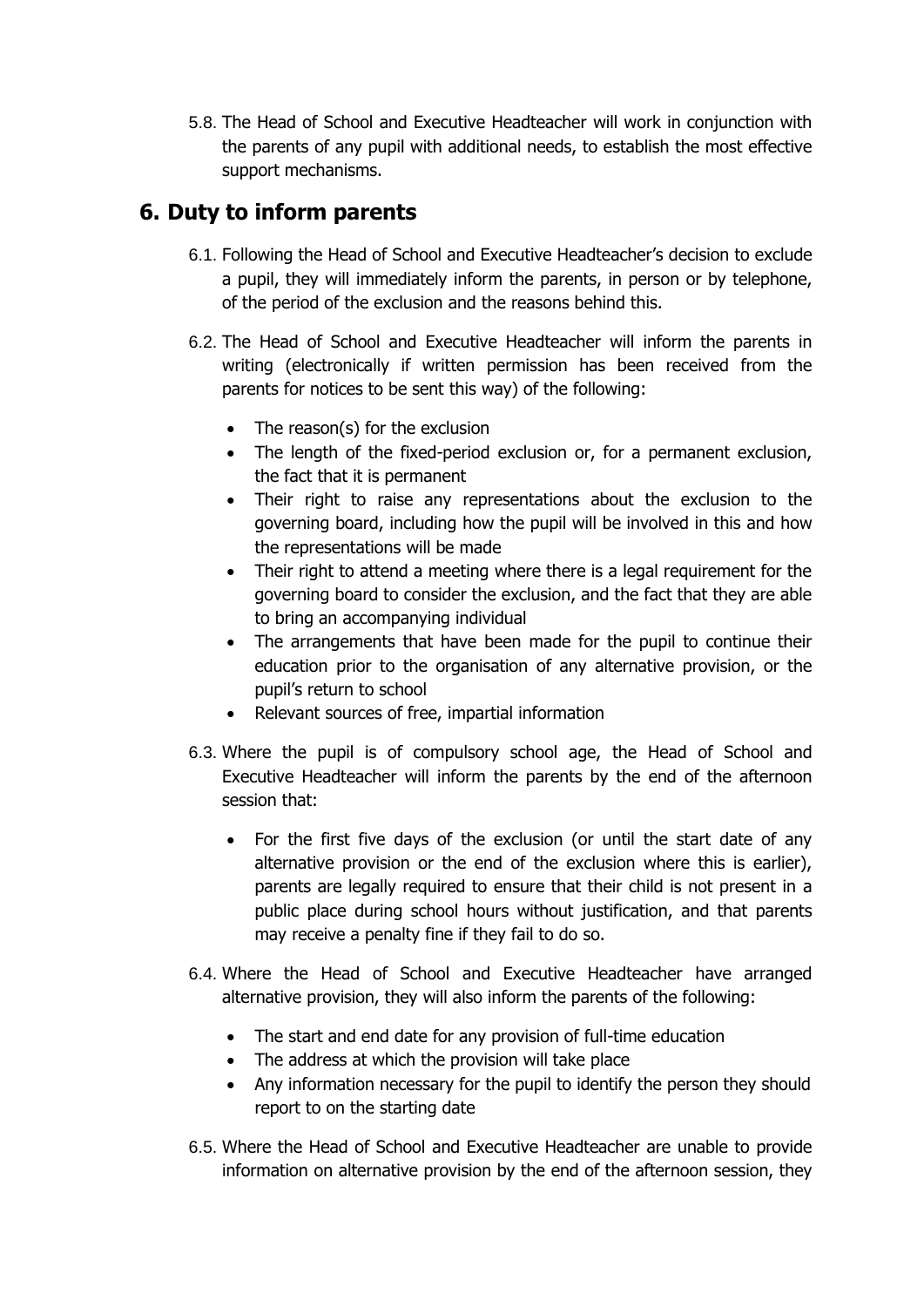will provide the information in a subsequent written notice without further delay, and within 48 hours of the pupil beginning the provision.

- 6.6. If the alternative provision is due to begin before the sixth day of the exclusion, the Head of School and Executive Headteacher are able to give less than 48 hours of notice, with parental consent.
- 6.7. If the Head of School and Executive Headteacher have decided to exclude the pupil for a further fixed period following their original exclusion, or to permanently exclude them, they will notify the parents without delay and issue a new exclusion notice to parents.

#### <span id="page-10-0"></span>**7. Duty to inform the governing board and LA**

- 7.1. The Head of School and Executive Headteacher will inform the governing board, LA and Trurst, without delay, of the following:
	- Any permanent exclusions (including where a fixed-period exclusion is followed by a decision to permanently exclude the pupil)
	- Any exclusions which would result in the pupil being excluded for more than five school days in a term (or more than 10 lunchtimes)
	- Any exclusions which would result in the pupil being absent from an examination or national curriculum test
- 7.2. For any exclusions, other than those above, the Head of School and Executive Headteacher will notify the governing board, LA and Trust once per term.
- 7.3. All notifications to the governing board, LA and Trust will include the reasons for exclusion and the duration of any fixed-period exclusion.
- 7.4. If the pupil who is excluded lives outside the LA in which the school is located, the Head of School and Executive Headteacher will notify the pupil's 'home authority'.

#### <span id="page-10-1"></span>**8. Arranging education for excluded pupils**

- 8.1. For any fixed-period exclusions of more than five school days, the governing board will arrange suitable full-time education for the pupil, which will begin no later than the sixth day of exclusion.
- 8.2. Where a pupil receives consecutive fixed-period exclusions, these will be regarded as cumulative, and full-time education will still have to be provided from the sixth day of exclusion.
- 8.3. For permanent exclusions, full-time education will also be provided for the pupil from the sixth day of exclusion.
- 8.4. The governing board will not arrange full-time education for any pupil who is currently in their final year of compulsory education, and who does not have any further public examinations to sit.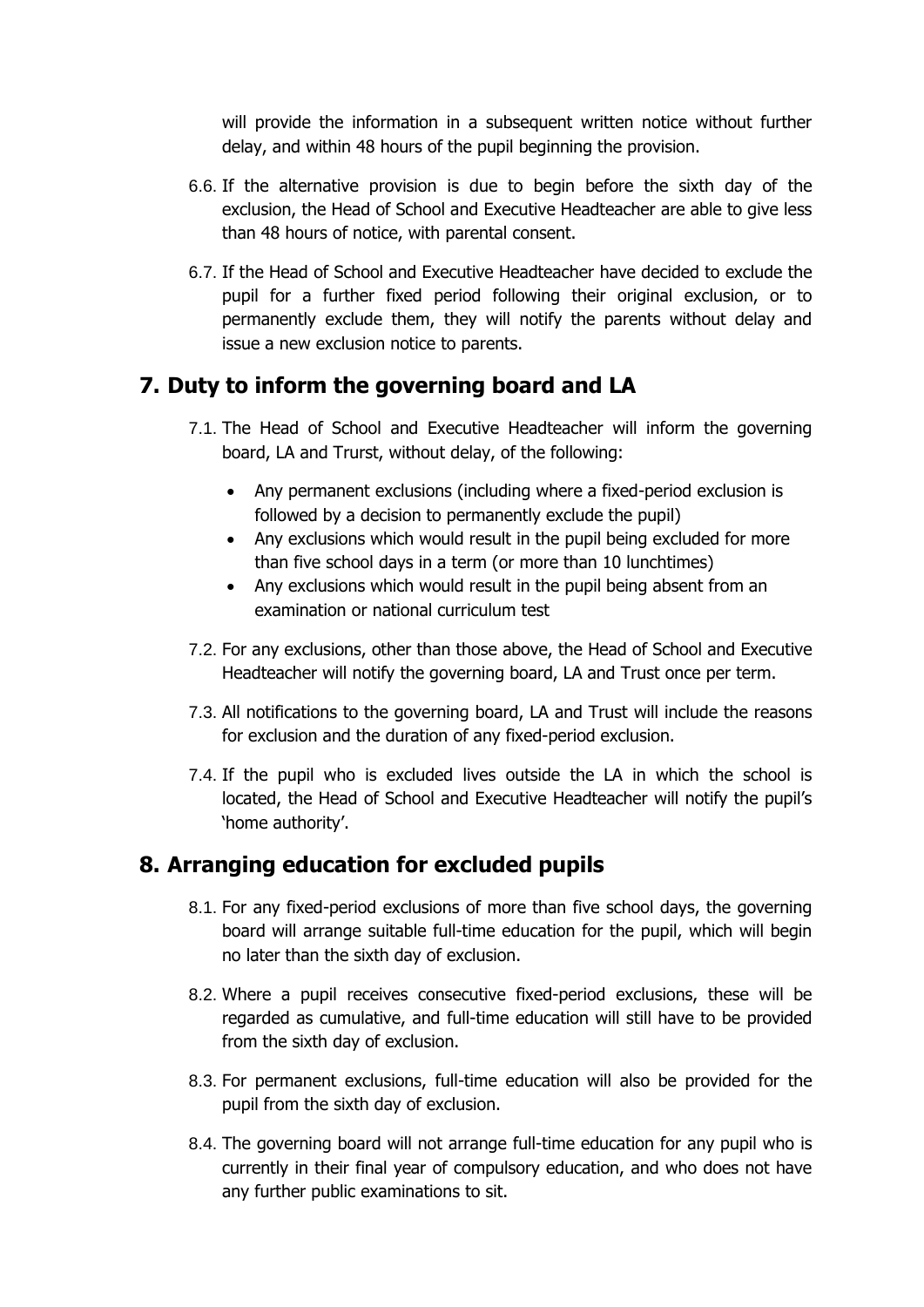- 8.5. The governing board is aware that it is beneficial to excluded pupils to begin their alternative education arrangements before the sixth day of exclusion. The governing board will always attempt to arrange alternative provision before the sixth day of exclusion.
- 8.6. Where it is not possible to arrange alternative provision during the first five days of exclusion, the school will ensure that they take reasonable steps to set and mark work for the excluded pupil.
- 8.7. If a pupil with SEND has been excluded, the governing board will ensure that:
	- Any alternative provision is arranged in consultation with the pupil's parents, who are able to request preferences.
	- When identifying alternative provision, any EHC plan is reviewed/the pupil's needs are reassessed, also in consultation with the pupil's parents.

#### <span id="page-11-0"></span>**9. Considering exclusions**

- 9.1. The governing board will consider any representations made by parents in regard to exclusions.
- 9.2. Parents and, where requested, a friend or representative, the Head of School and Executive Headteacher and a member of the LA will be invited to attend any consideration of exclusions and will be able to make representations.
- 9.3. Any meeting to consider reinstatement of a pupil will be arranged at a date and time convenient for all parties, and in compliance with any statutory time limits.
- 9.4. The governing board will consider the reinstatement of an excluded pupil, where:
	- The exclusion is permanent.
	- The exclusion is fixed-period, and would bring the pupil's total number of excluded school days to more than 15 in any given term.
	- The exclusion would result in the pupil missing a public examination.
- 9.5. In the case of a fixed-period exclusion where the pupil's total number of excluded days is more than five but less than 15 school days within a term, if requested by the parents, the governing board will consider exclusions within 50 school days of receiving notification.
- 9.6. In the case of a fixed period exclusion, where the pupil's total number of excluded school days does not amount to more than five, in the absence of any such representations, the governing board is not required to meet and cannot direct the reinstatement of the pupil.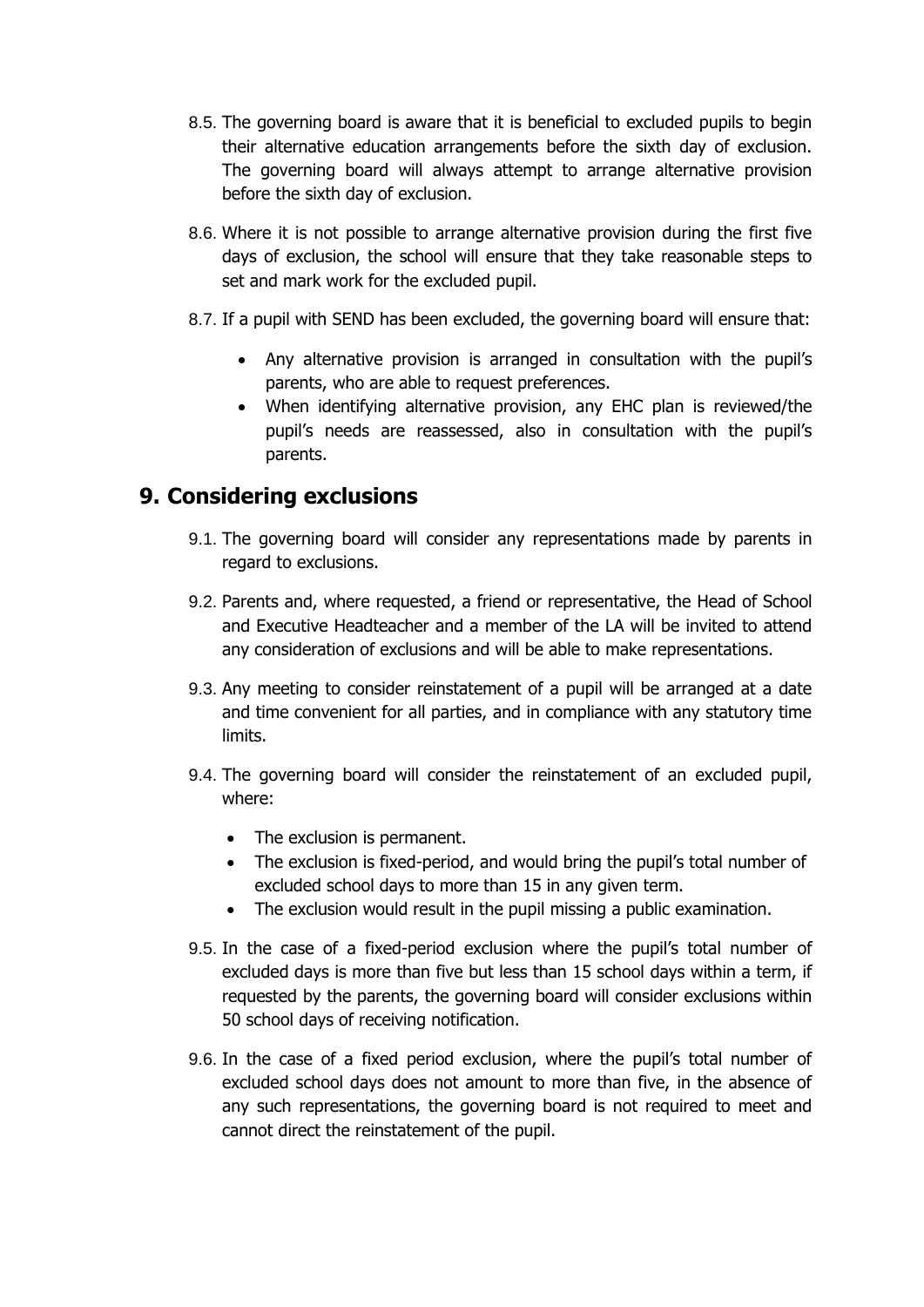9.7. Where exclusion would result in a pupil missing a public examination, the governing board will consider the exclusion before the test to decide whether the pupil should be reinstated in time to take the examination.

If it is not practicable for a sufficient number of governors to consider the decision before the examination, a smaller sub-committee will consider the exclusion and decide whether or not to reinstate the pupil.

- 9.8. In light of the above, the governing board will also consider whether it would be appropriate to allow the excluded pupil to enter the premises to take the examination.
- 9.9. When considering the reinstatement of an excluded pupil, the governing board will:
	- Only discuss the exclusion with the parties present at the meeting.
	- Ask for any written evidence prior to the meeting.
	- Circulate any written evidence and information to all parties, at least five school days in advance of the meeting.
	- Allow pupils and parents to be accompanied by a person of their choice at the meeting.
	- Consider what reasonable adjustments need to be made to support the attendance and contribution of parties at the meeting.
	- Identify the steps needed to enable and encourage the excluded pupil to attend the meeting and speak on their behalf, or how they may contribute personal views by other means if attendance is not possible.
	- Consider the interests and circumstances of the excluded pupil, including the grounds for exclusion.

#### <span id="page-12-0"></span>**10. Reaching a decision**

- 10.1. After considering exclusions, the governing board will either:
	- Decline to reinstate the pupil.
	- Direct the reinstatement of the pupil immediately, or on a specified date.
- 10.2. If reinstatement would make no practical difference, e.g. if the pupil has already returned to school following a fixed-period exclusion or the parents make clear they do not want their child reinstated, the governing board will still consider whether the pupil should be officially reinstated, and whether the Head of School and Executive Headteacher's decision to exclude the pupil was fair, lawful and proportionate, based on the evidence presented.
- 10.3. The governing board will apply the civil standard of proof when responding to the facts relating to an exclusion, it is more likely than not that the facts are true.
- 10.4. To reach a decision, the governing board will: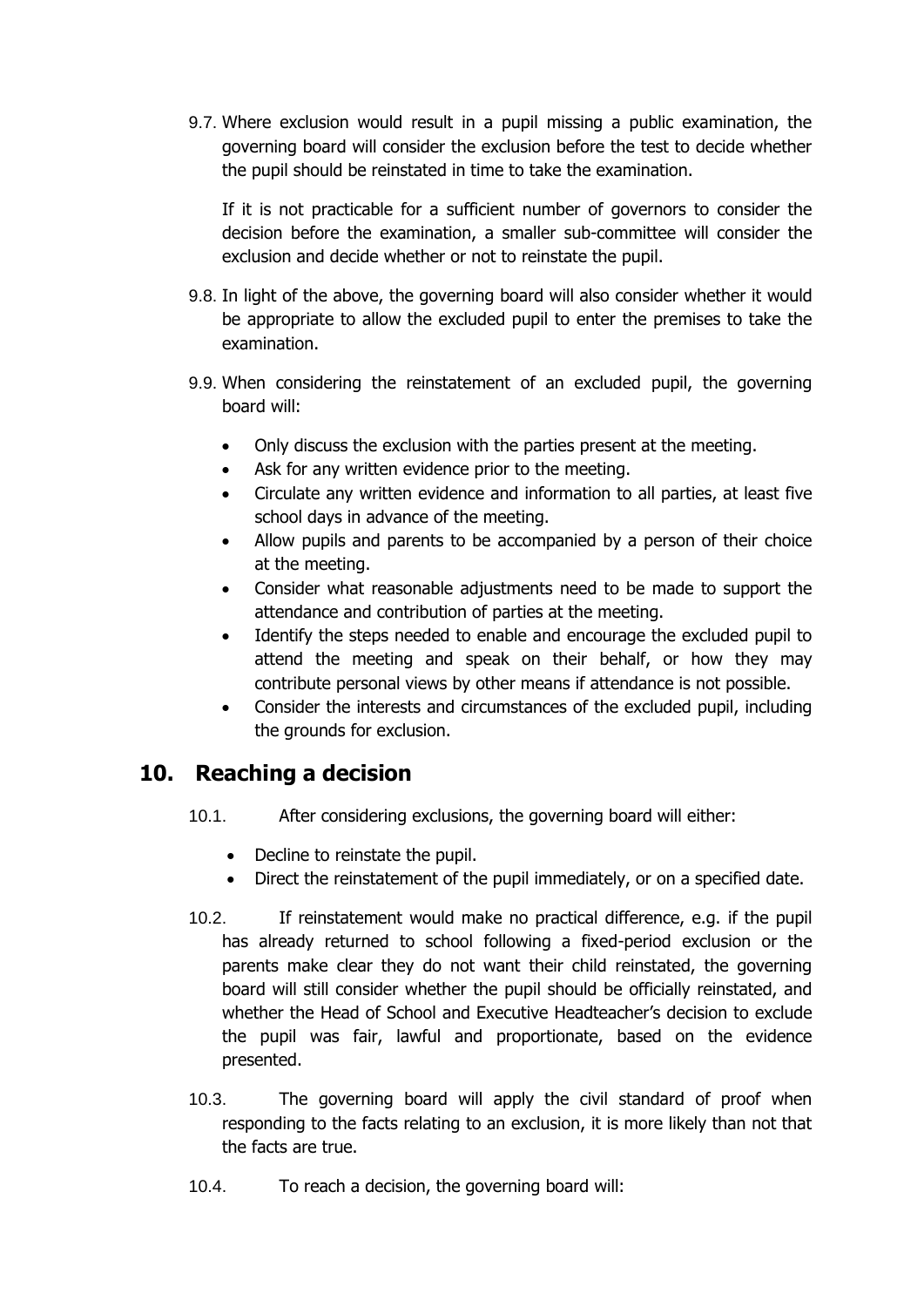- Identify the steps they intend to take to ensure that all parties involved will have the opportunity to participate and present their views.
- Ensure that minutes are taken of the meeting as a record of the evidence that was considered.
- Ask all parties to withdraw from the meeting before concluding their decision.
- Consider whether the exclusion of the pupil was lawful, proportionate and fair, taking into account the Head of School and Executive Headteacher's legal duties and any evidence that was presented to the governing board in relation to the decision to exclude.
- Record the outcome of the decision on the pupil's educational records, along with copies, which will be kept for at least six months.
- Make a note of their findings, where they have considered an exclusion but cannot reinstate the pupil.

# <span id="page-13-0"></span>**11. Notification of considered exclusions**

- 11.1. The governing board will notify the parents of the excluded pupil, the Head of School and Executive Headteacher and the LA of their decision following the consideration of exclusion, in writing and without delay.
- 11.2. In the case of a permanent exclusion, where the governing board decides not to reinstate the pupil, they will notify the parents:
	- That it is permanent, and their right for it to be reviewed by an independent review panel.
	- Of the date by which an application for review must be made.
	- Of the name and address of whom the review application should be submitted to.
	- That any application should set out the grounds on which it is being made and that, where appropriate, this should include reference to how a pupil's SEND are considered relevant to the exclusion.
	- That, regardless of whether a pupil has been identified as having SEND, the parents have a right to require the governing board to ensure a SEND expert attends the review.
	- Of the role of the SEND expert that will attend the review, and that the parents will not be charged for this.
	- That they are required to make it clear if they wish for a SEND expert to attend the review.
	- That they may appoint someone at their own expense to make representations to the panel.
- 11.3. The governing board will also notify parents that, if they believe an exclusion has been issued as a result of discrimination, then they are required to make a claim under the Equality Act 2010 to the First-tier Tribunal (SEND), and that this should be within six months of when the discrimination allegedly took place.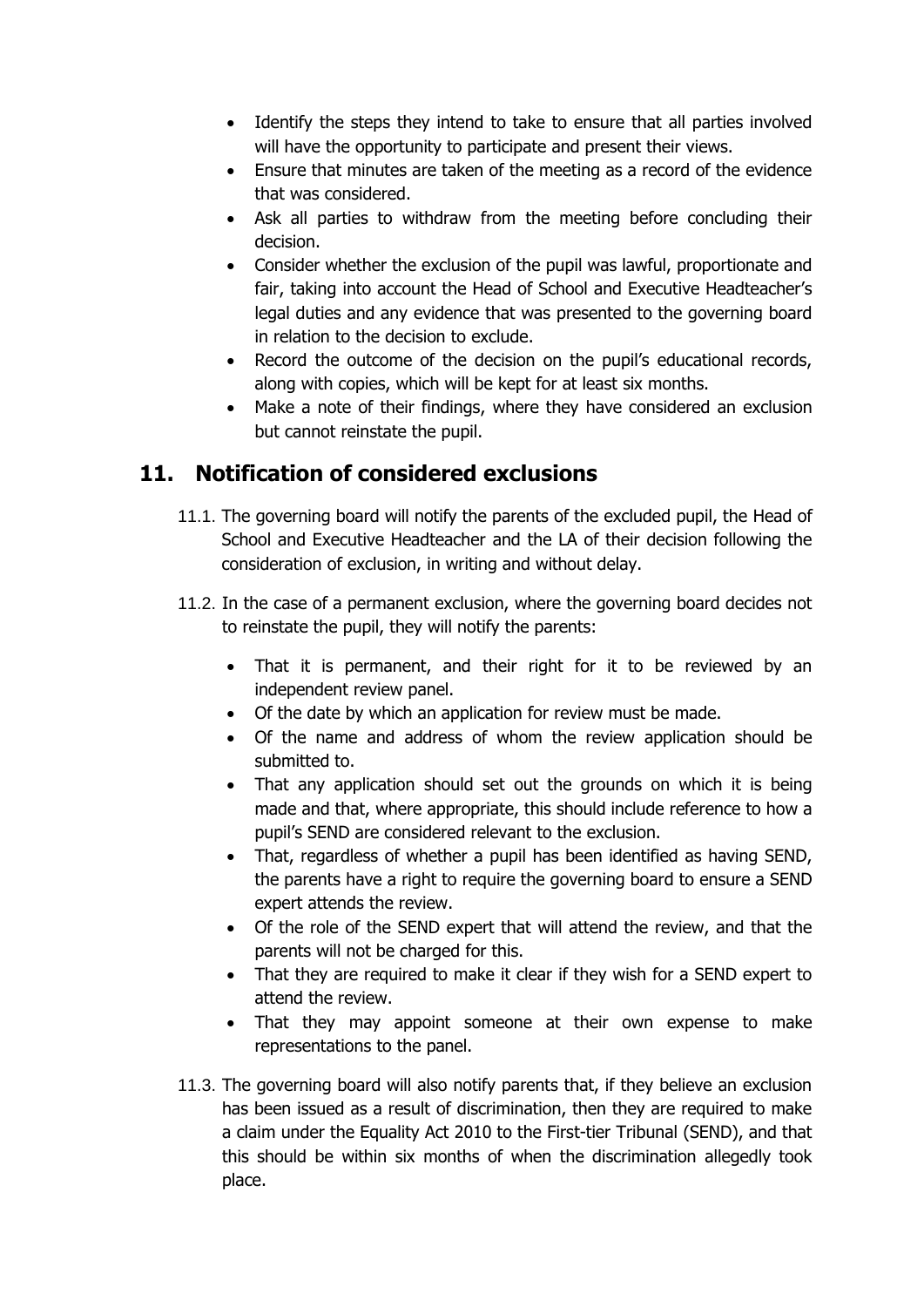11.4. After any conclusion, the governing board will notify the parents, and all other parties involved, of the decision that was made and the reasoning for this, in sufficient detail.

# <span id="page-14-0"></span>**12. Removing permanently excluded pupils from the school register**

- 12.1. The Head of School and Executive Headteacher will remove pupils from the school register if:
	- 15 school days have passed since the parents were notified of the governing board's decision not to reinstate the pupil and no application for an independent panel review has been received.
	- The parents have stated in writing that they will not be applying for an independent panel review following a permanent exclusion.
- 12.2. If an application for an independent panel review has been made within 15 school days, the Head of School and Executive Headteacher will wait until the review has been determined, or abandoned, and until the governing board has completed any reconsideration that the panel recommended or directed it to carry out, before removing the pupil from the school register.
- 12.3. If a pupil's name is to be removed from the register, the Head of School and Executive Headteacher will make a return to the LA, which will include:
	- All the particulars which were entered in the register.
	- The address of any parent with whom the pupil normally resides.
	- The grounds upon which the pupil's name is to be removed from the register.
	- 12.4. Any return to the LA will be made as soon as the grounds for removal are met and no later than the date in which the pupil's name was removed.
	- 12.5. If a pupil's name has been removed from the register and a discrimination claim is made, the pupil may be reinstated following a decision made by the First-tier Tribunal (SEND) or County Court.
	- 12.6. Whilst a pupil's name remains on the admissions register, the appropriate code will be used to mark the pupil's attendance:
		- Code B: Education off-site
		- Code D: Dual registration
		- Code E: Absent and not attending alternative provision

#### <span id="page-14-1"></span>**13. Independent review panel**

13.1. The LA will review the governing board's decision not to reinstate a permanently excluded pupil, if the parents submit their application for this within the required time frame.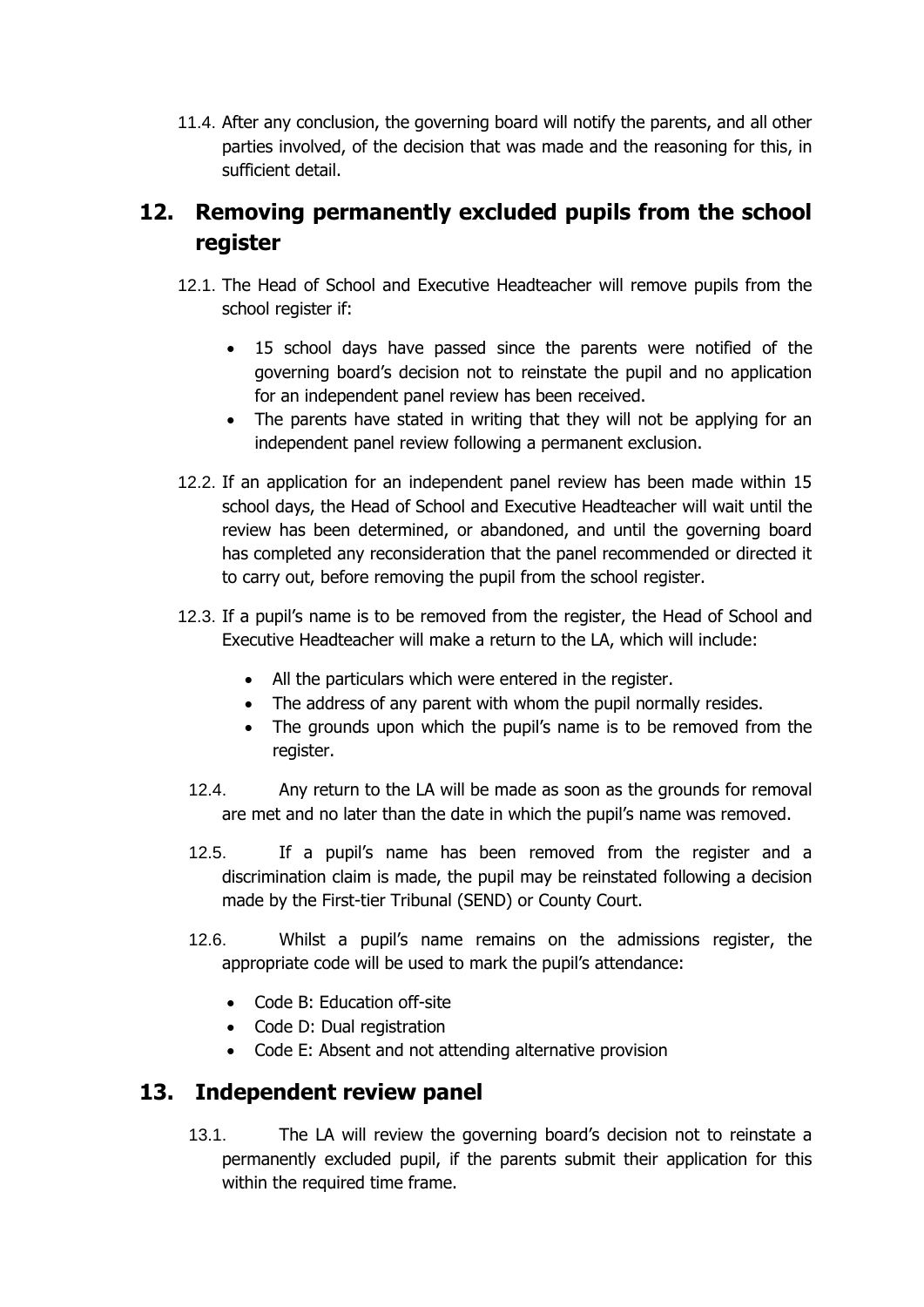- 13.2. The LA will constitute an independent review panel of three or five members that represent the following categories:
	- A lay member to chair the panel. This individual will not have worked in any school in a paid capacity.
	- A current or former school governor who has served for at least 12 consecutive months in the last five years.
	- A Head of School and Executive Headteacher or individual who has been a Head of School and Executive Headteacher within the last five years.
- 13.3. Parents are required to submit their applications within:
	- 15 school days of the governing board's notification of their decision.
	- 15 school days of the final determination of a discriminatory claim made under the Equality Act 2010.
- 13.4. Any application made outside of this timeframe will not be reviewed.
- 13.5. Parents are able to request an independent panel review even if they did not make a case to, or attend, the governing board's initial consideration of the exclusion.
- 13.6. The LA will adhere to all statutory guidelines when conducting an independent panel review, as outlined in the DfE's statutory guidance document 'Exclusion from maintained schools, academies and pupil referral units in England' 2017.

#### <span id="page-15-0"></span>**14. Appointing a SEND expert**

- 14.1. If requested by parents in their application for an independent review panel, the LA will appoint a SEND expert to attend the panel and cover the associated costs of this appointment.
- 14.2. The LA will make arrangements to indemnify the SEND expert against any legal costs and expenses reasonably incurred as a result of any decisions or actions connected to the review and which are taken in good faith.
- 14.3. Parents have a right to request the attendance of a SEND expert at a review, regardless of whether the school recognises that their child has SEND.
- 14.4. The SEND expert's role is set out in [section 15](#page-16-0) of this policy.
- 14.5. Individuals will not serve as a SEND expert if they have, or at any time have had, any connection with the LA, school, parents or pupil, or the incident leading to the exclusion, which might reasonably be taken to raise doubts about their ability to act impartially; however, an individual is not taken to have such a connection solely because they are an employee of the LA.
- 14.6. The SEND expert will be a professional with first-hand experience of the assessment and support of SEND, as well as an understanding of the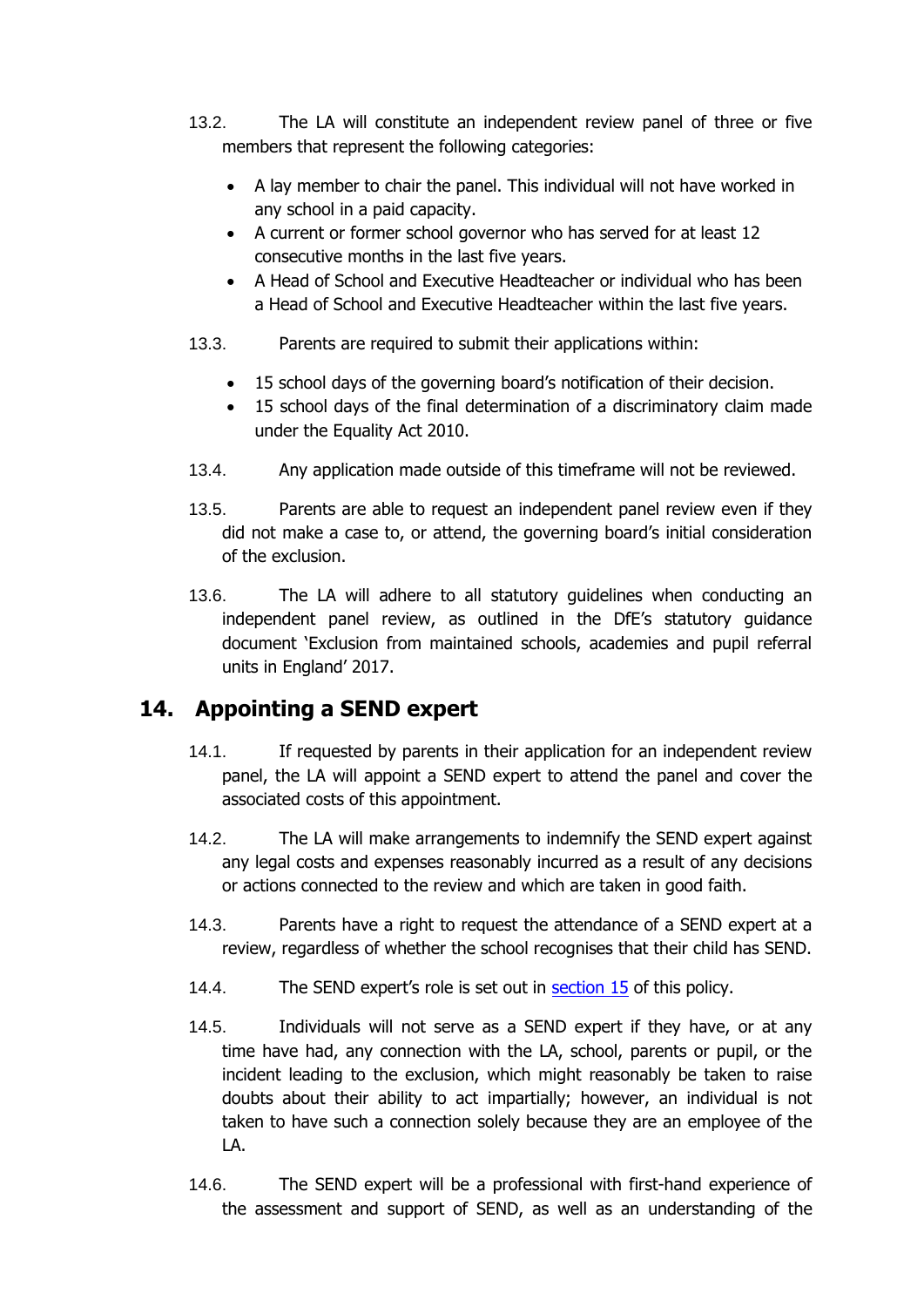legal requirements on schools in relation to SEND. Examples of suitable individuals might include educational psychologists; specialist SEND teachers; SENCOs; and behaviour support teachers.

- 14.7. Recently retired individuals are not precluded from fulfilling this role; however, the LA will, during interview, assess the knowledge of such individuals in order to ensure that they have a good understanding of current practice and the legal requirements on schools in relation to SEND.
- 14.8. Whilst individuals are not automatically taken to be partial simply because they are an employee of, or contracted by, the LA, they will not have had any previous involvement in the assessment or support of SEND for the excluded pupil, or siblings of the excluded pupil. The LA will request that prospective SEND experts declare any conflict of interest at the earliest opportunity.
- 14.9. The final decision on the appointment of a SEND expert is for the LA to make, but it will take reasonable steps to ensure that parents have confidence in the impartiality and capability of the SEND expert. Where possible, this will include offering parents a choice of SEND expert. In order to meet its duties within the statutory time frame, the LA will consider maintaining a list of individuals capable of performing the role of SEND expert in advance of a request.
- 14.10. The LA will determine the amount of any payment in relation to the appointment of the SEND expert, such as financial loss, travel and subsistence allowances.

#### <span id="page-16-0"></span>**15. The role of a SEND expert**

- 15.1. The SEND expert's role is analogous to an expert witness, providing (orally and/or written) impartial advice to the panel on how SEND might be relevant to the exclusion. The SEND expert will base their advice on the evidence provided to the panel. The SEND expert's role does not include making an assessment of the pupil's SEND.
- 15.2. The focus of the SEND expert's advice will be on whether the school's policies which relate to SEND, or the application of these policies in relation to the excluded pupil, were legal, reasonable and procedurally fair. If the SEND expert believes that this was not the case, they will, where possible, advise the panel on the possible contribution this could have made to the circumstances of the pupil's exclusion.
- 15.3. Where the school does not recognise that a pupil has SEND, the SEND expert will advise the panel on whether they believe the school acted in a legal, reasonable and procedurally fair way with respect to the identification of any SEND that the pupil may potentially have, and any contribution that this could have made to the circumstances of the pupil's exclusion.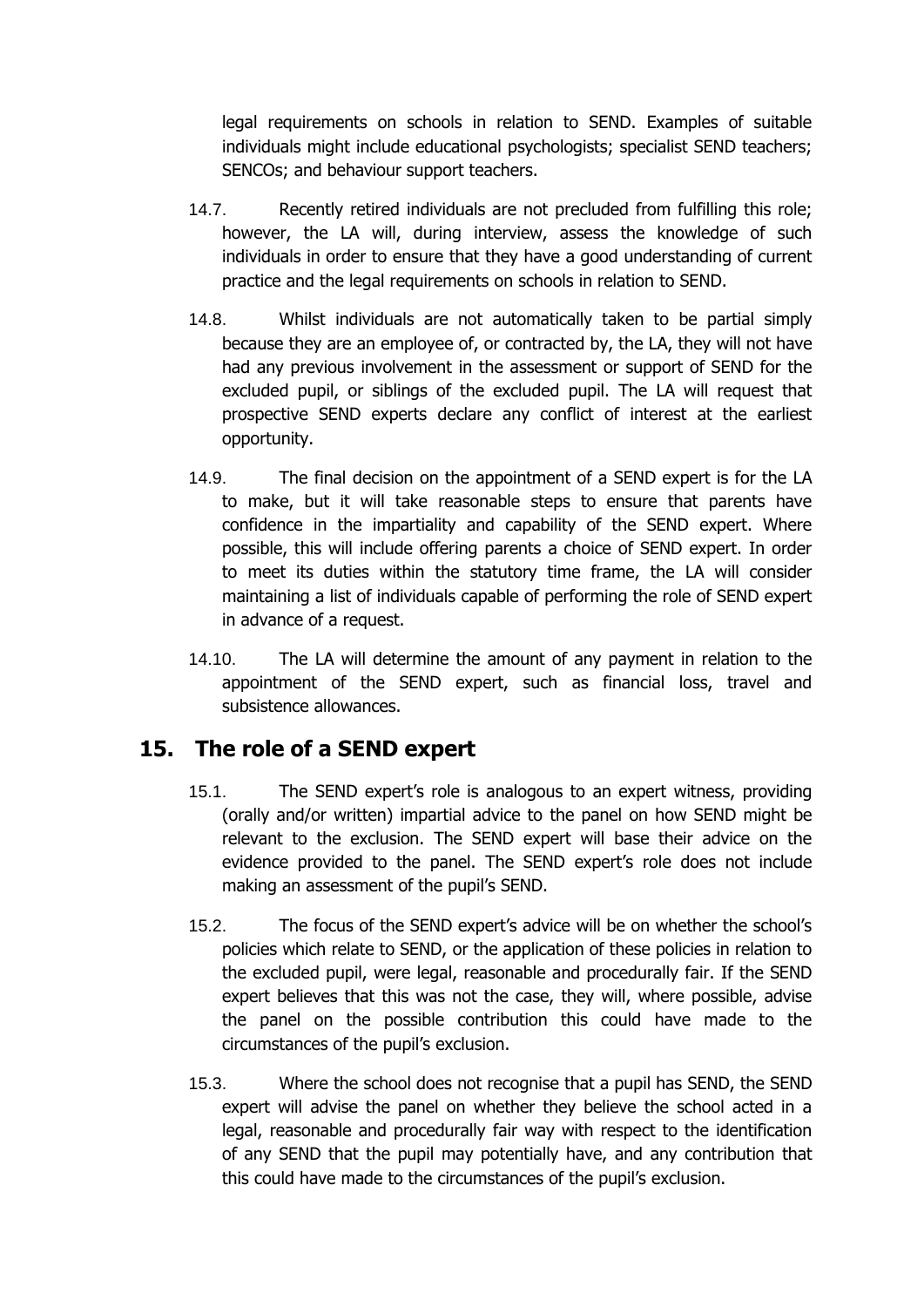15.4. The SEND expert will not criticise a school's policies or actions simply because they believe a different approach should have been followed or because another school might have taken a different approach.

#### <span id="page-17-0"></span>**16. Appointing a clerk**

- 16.1. The LA will decide whether to appoint a clerk to the independent review panel, or to make alternative arrangements to administer the panel.
- 16.2. The LA will ensure that the clerk did not serve as clerk to the governing board when the decision was made not to reinstate the pupil.

#### <span id="page-17-1"></span>**17. The role of a clerk**

- 17.1. The clerk's role is to provide advice to the panel and parties to the review on procedure, law and statutory guidance on exclusions.
- 17.2. The clerk will:
	- Identify, in advance of the meeting, whether the excluded pupil wishes to attend the panel hearing, taking reasonable steps to enable the pupil to feedback their views, irrespective of their attendance.
	- Identify, in advance of the meeting, whether any alleged victims of the incident(s) leading up to the exclusion wish to attend the panel hearing, taking reasonable steps to enable them to feedback their views, irrespective of their attendance.
	- Ensure that the panel is able to hear from any witnesses to the incident(s) leading to the exclusion, taking into account the fact that some of these people may be pupils at the school (Pupils under 18 years-old will not be allowed to appear in person without parental consent).
	- Inform the parents, Head of School and Executive Headteacher, governing board and **[maintained schools and PRUs only]** the LA, that they are entitled to: make oral and written representations to the panel; attend the hearing; and be represented.
	- Ensure that all parties are:
		- − Provided with copies of relevant papers at least five school days before the review, notifying the panel if any requested documents have not been provided in case the panel wishes to adjourn until a later date.
		- Informed about who is attending the meeting, and what their roles are.
	- Attend the review and ensure that minutes are produced in accordance with instructions from the independent review panel.
- 17.3. Where a clerk is not appointed, the LA will undertake the functions outlined in paragraphs 16.1 and 16.2 of this policy.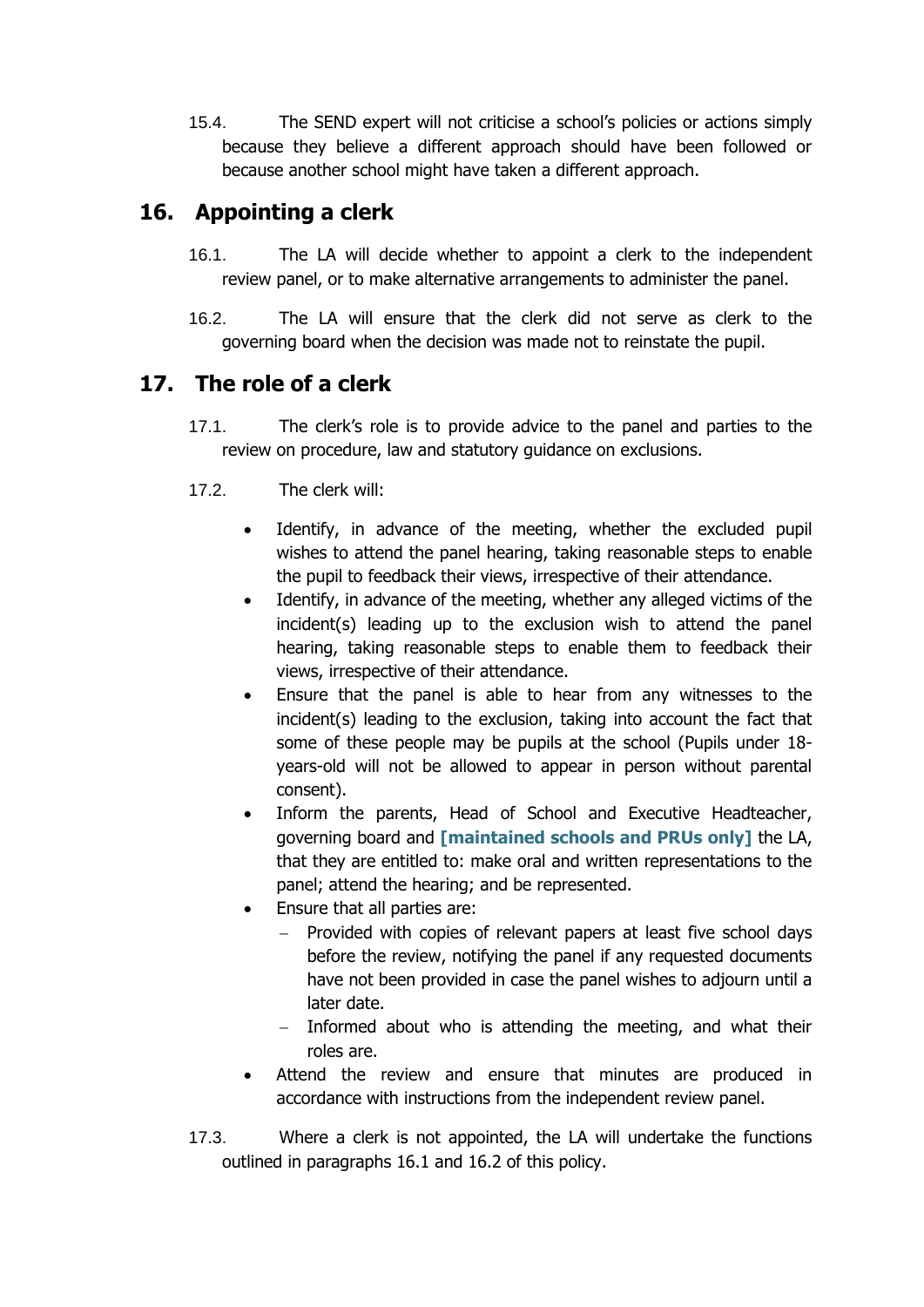# <span id="page-18-0"></span>**18. The duties of independent review panel members in the conduct of a review panel**

- 18.1. The role of the panel is to review the governing board's decision not to reinstate a permanently excluded pupil. In reviewing the decision, the panel will consider the interests and circumstances of the excluded pupil, including the circumstances in which the pupil was excluded, and have regard to the interests of other pupils and people working at the school.
- 18.2. The panel will apply the civil standard of proof, rather than the criminal standard of 'beyond reasonable doubt'.
- 18.3. Following the review, the panel will do one of the following:
	- Uphold the decision.
	- Recommend that the governing board reconsiders reinstatement.
	- Quash the decision and direct that the governing board reconsiders reinstatement.
- 18.4. The panel's decision does not have to be unanimous and can be decided by a majority vote. It is binding on the pupil, parents, the governing board, Head of School and Executive Headteacher and the LA.

#### <span id="page-18-1"></span>**19. Reconsidering reinstatement following a review**

- 19.1. Where the independent review panel instructs the governing board to reconsider their decision not to reinstate a pupil, they will do so within 10 school days of being given notice of the review panel's decision.
- 19.2. The school is aware that if the governing board does not offer to reinstate the pupil, then the school will be required to make a payment of £4,000 directly to the LA in which the school is located.
- 19.3. If, following reconsideration, the governing board offers to reinstate the pupil but the parents decline, no adjustment will be made to the school's budget.
- 19.4. Following reconsideration, the governing board will notify the parents, the Head of School and Executive Headteacher and the LA of their reconsidered decision and the reasons for this.

#### <span id="page-18-2"></span>**20. Criminal investigations**

- 20.1. The Head of School and Executive Headteacher will not postpone taking a decision to exclude a pupil due to a police investigation being underway, or any criminal proceedings that are in place.
- 20.2. The Head of School and Executive Headteacher will give particular consideration when deciding to exclude a pupil where evidence is limited by a police investigation, to ensure that any decision made is fair and reasonable.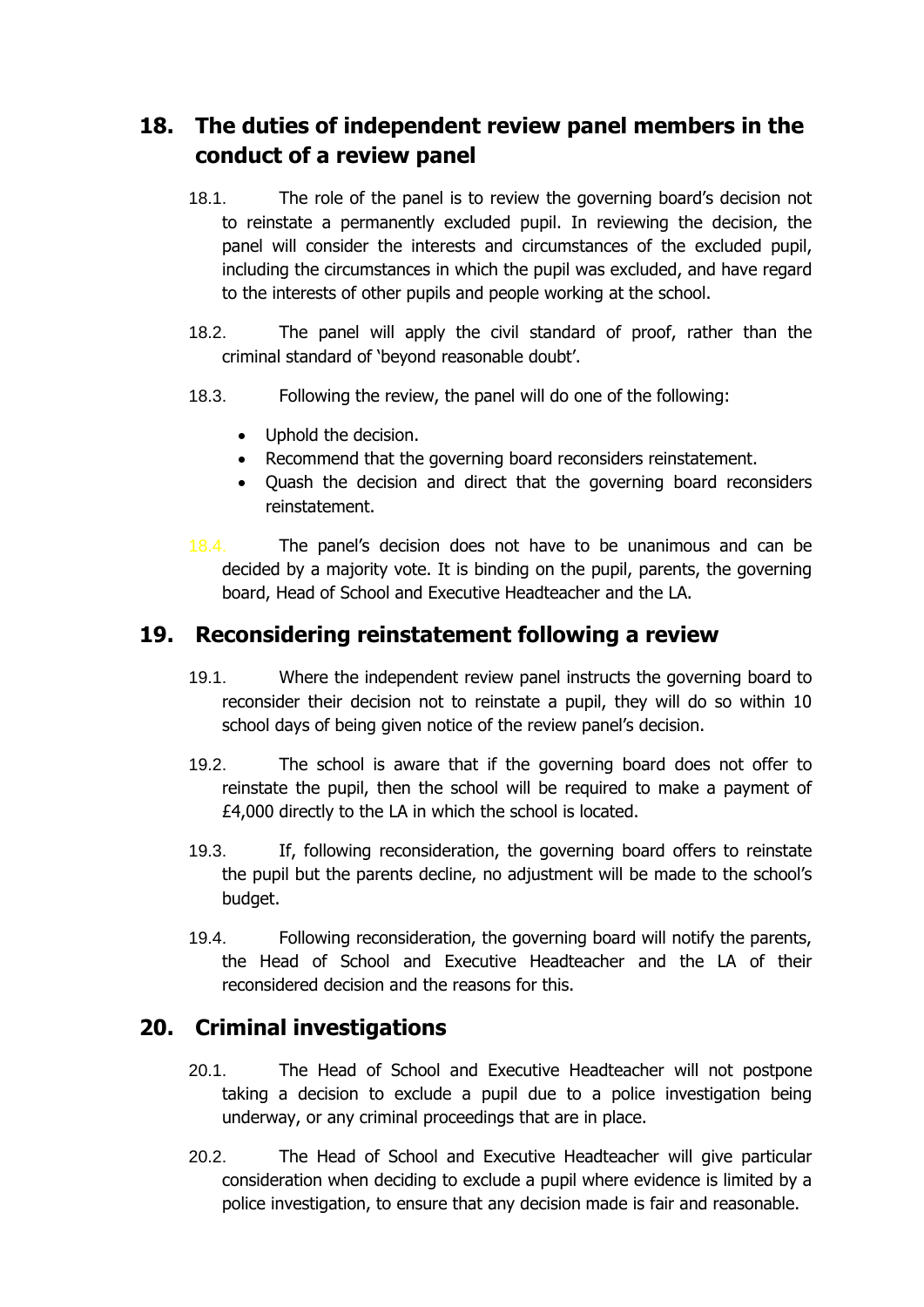20.3. If the governing board is required to consider the Head of School and Executive Headteacher's decision in these circumstances, they will not postpone the meeting and will make a decision based on the evidence available.

# <span id="page-19-0"></span>**21. Training requirements**

- 21.1. The LA will ensure that all independent review panel members and clerks have received training within the two years prior to the date of the review.
- 21.2. Training will cover:
	- The requirements of the legislation, regulations and statutory quidance governing exclusions.
	- The need for the panel to observe procedural fairness and the rules of natural justice.
	- The role of the chair of a review panel.
	- The role of the clerk to a review panel.
	- The duties of Head of School and Executive Headteachers, governing boards and the panel under the Equality Act 2010.
	- The effect of section 6 of the Human Rights Act 1998 and the need to act in a manner compatible with human rights protected by that Act.
- 21.3. Clerks will also have an up-to-date understanding on developments in case law which are relevant to exclusion.

#### <span id="page-19-1"></span>**22. Monitoring and review**

- 22.1. This policy will be reviewed on an annual basis by the Head of School and Executive Headteacher in conjunction with the governing board. The next scheduled review date for this policy is June 2021.
- 22.2. All members of staff are required to familiarise themselves with this policy as part of their induction programme.